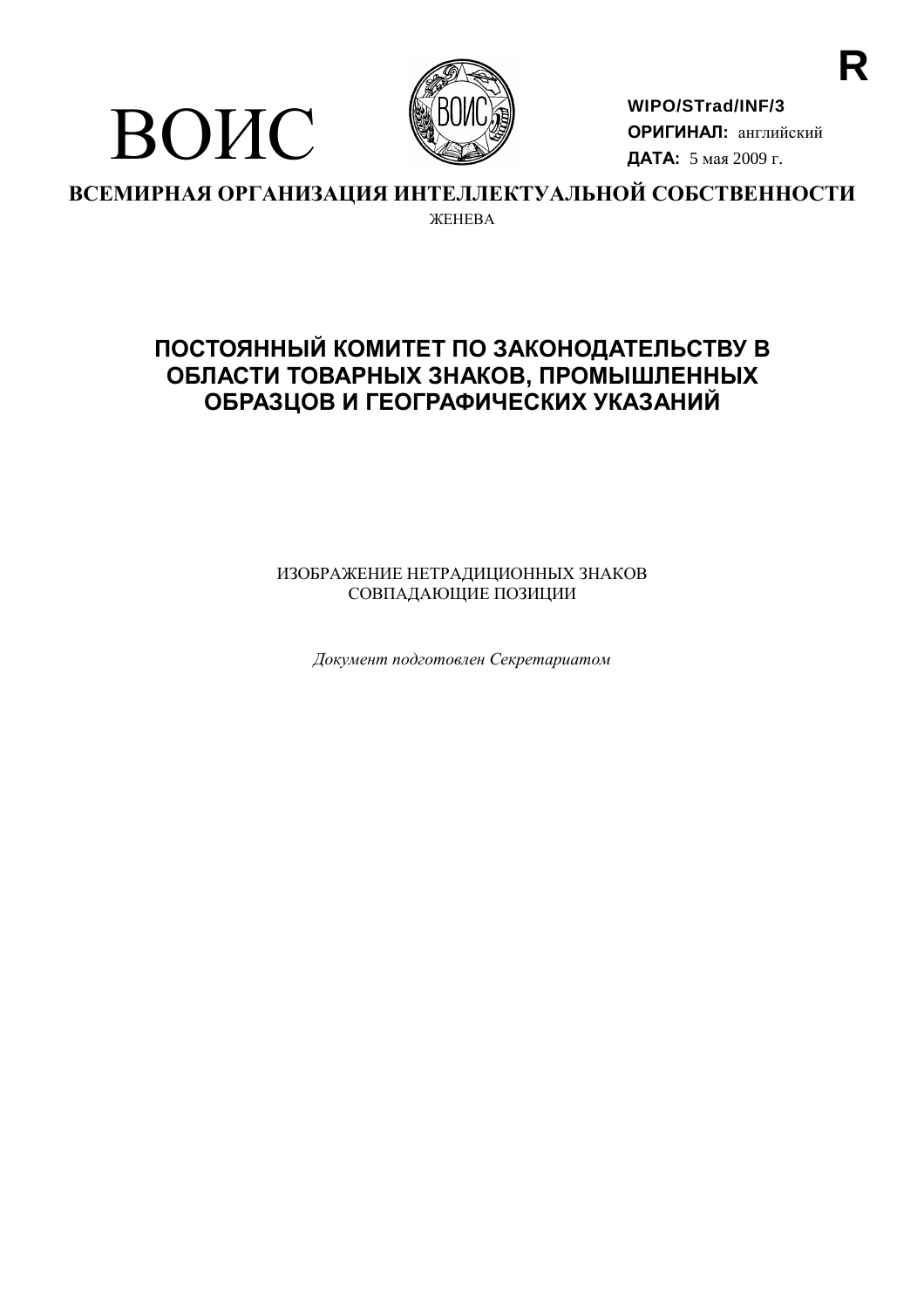## ВВЕДЕНИЕ

В период между шестнадцатой сессией (13-17 ноября 2006 г.) и девятнадцатой сессией  $1.$ (21-25 июля 2008 г.) Постоянный комитет по законолательству в области товарных знаков. промышленных образцов и географических указаний (ПКТЗ) рассмотрел ряд рабочих документов, касающихся изображения нетрадиционных знаков (см. документы SCT/16/2, SCT/17/2, SCT/18/2 и SCT/19/2).

На своей двадцатой сессии (1-5 декабря 2008 г.) ПКТЗ достиг соглашения по 2. совпадающим позициям, относящимся к изображению нетрадиционных знаков, воспроизводимых в Приложении к настоящему документу.

Кроме того, ПКТЗ достиг соглашения на этой сессии о том, что Секретариат опубликует 3. этот документ в рамках серии документов WIPO/STrad/INF и доведет его до внимания соответствующих Ассамблей ВОИС.

[Приложение следует]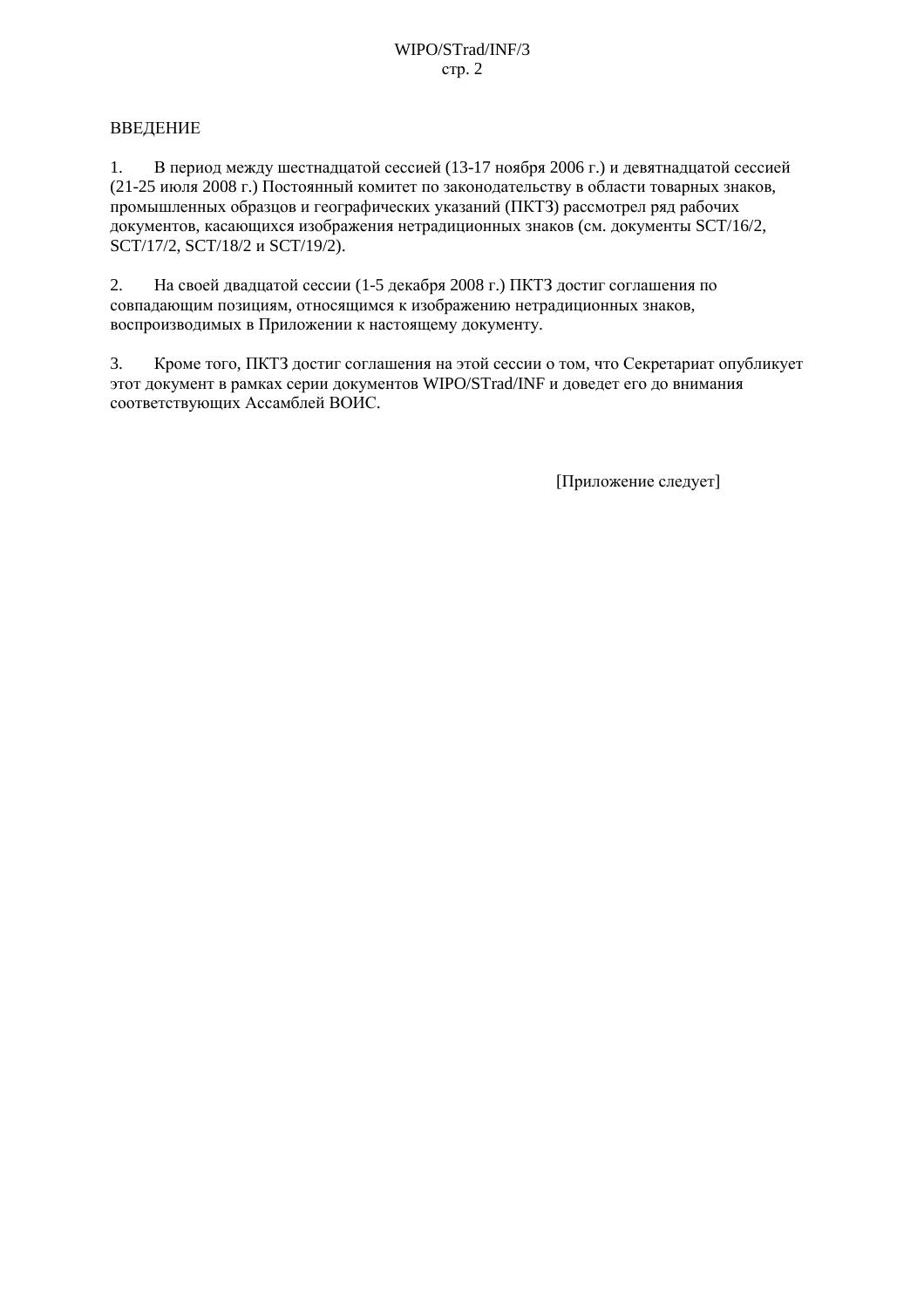#### WIPO/STrad/INF/3

#### ПРИЛОЖЕНИЕ

#### ИЗОБРАЖЕНИЕ НЕТРАДИЦИОННЫХ ЗНАКОВ\* СОВПАДАЮЩИЕ ПОЗИЦИИ

## Совпадающая позиция №1 Объемные знаки

Применительно к заявке на регистрацию объемного знака, для присвоения даты подачи заявки достаточно представить одно достаточно четкое изображение знака. Тем не менее, для иелей экспертизы ведомства могут потребовать представления большего числа видов знака или описания объемного знака.

#### Примечания

1.01 В случае необходимости представления дополнительных видов и других элементов, например описания объемного знака, заявителю следует предоставить достаточное время для их представления. Правило 5(1) Сингапурского договора о законах по товарным знакам (Сингапурский договор) предусматривает, что ведомство может предложить заявителю обеспечить соблюдение невыполненных требований в течение срока, указанного в соответствующем запросе, при этом срок составляет, по меньшей мере, один месяц с даты направления запроса, если адрес заявителя находится на территории соответствующей Договаривающейся стороны, и два месяца, если адрес заявителя находится вне территории соответствующей Договаривающейся стороны.

1.02 В некоторых юрисдикциях объем охраны будет ограничен теми характеристиками, которые раскрыты в первоначальном изображении.

1.03 Единое мнение относительно того, сколько видов объемного знака следует опубликовывать ведомству при представлении нескольких видов знака, до сих пор не достигнуто.

В Резолюции Дипломатической конференции, дополняющей Сингапурский договор о законах по товарным знакам и инструкцию к нему, в качестве «новых видов знаков» упоминаются объемные знаки, голографические знаки, знаки движения, цветовые знаки, знаки положения и знаки, состоящие из невизуальных обозначений.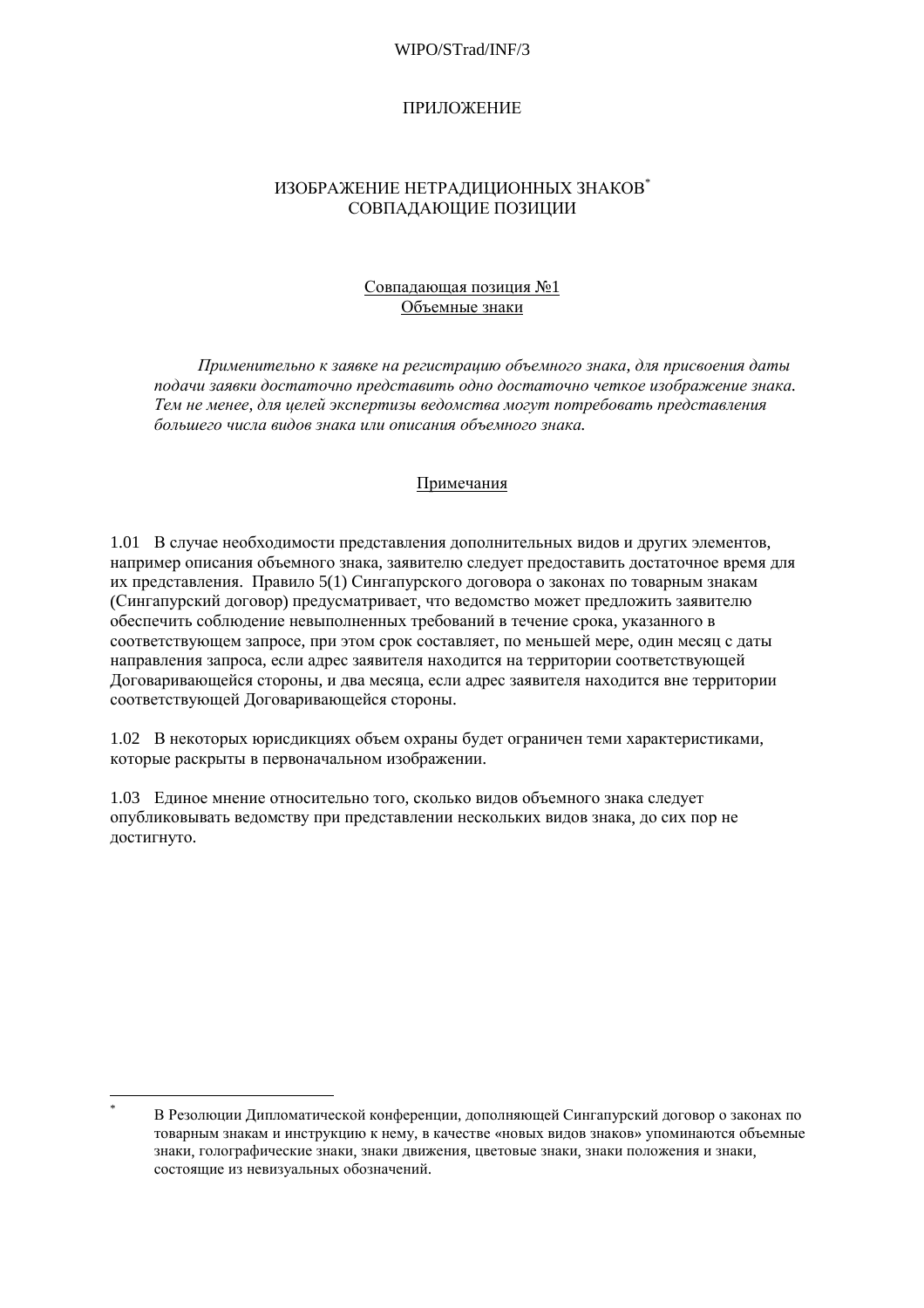#### Совпадающая позиция №2 Цветовые знаки

Применительно к заявке на регистрацию самого цветового знака или комбинации иветов без разграниченных контуров, ведомства могут потребовать, чтобы изображение таких знаков состояло из образца цвета (цветов) на бумаге или в электронном формате. Ведомства могут потребовать обозначения ивета (иветов), используя их общие названия. Кроме того, ведомствам следует разрешить заявителям выбирать для указания признанные цветные коды. Ведомства также могут потребовать письменное описание того, каким образом цвет применяется на товарах или используется в отношении услуг.

## Примечания

2.01 В случае комбинации цветов некоторые ведомства требуют от заявителя указания пропорции или распределения используемых цветов.

2.02 Международно-признанные цветовые коды считаются определенными и стабильными, и их использование в заявках на товарные знаки способствует разъяснению характера и сферы применения цветовых знаков.

## Совпадающая позиция №3 Голографические знаки

Применительно к заявке на регистрацию голографического знака, изображение такого знака может состоять из одного вида знака, который полностью включает голографический эффект, или, если это необходимо, несколько видов голограммы с различных углов. Ведомства могут потребовать от заявителя включить описание голографического знака, если один рисунок или серия рисунков не обеспечивает точного изображения голограммы.

# Примечание

3.01 Единое мнение относительно того, сколько видов голографического знака следует опубликовывать ведомству при представлении нескольких видов знака, до сих пор не достигнуто.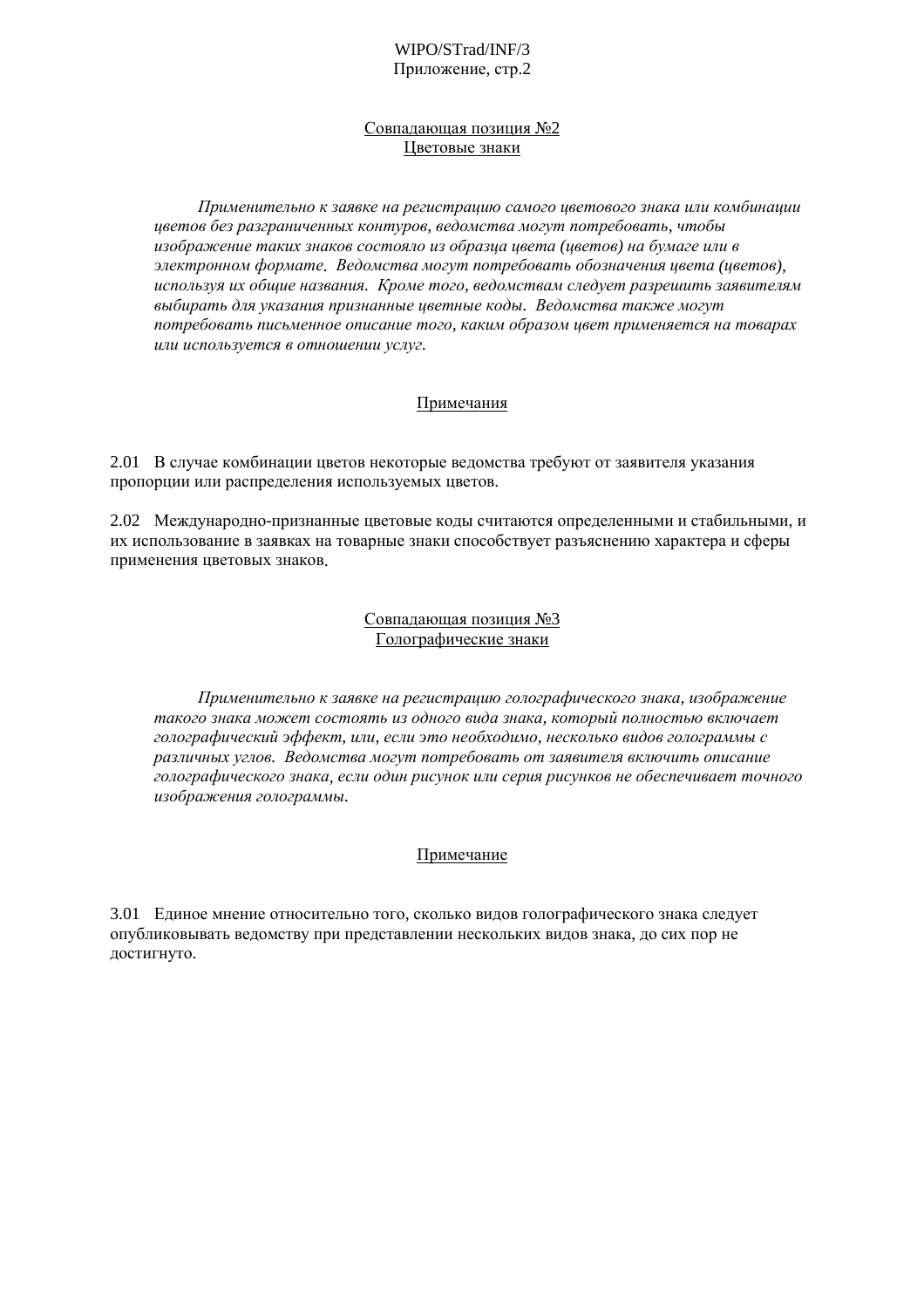#### WIPO/STrad/INF/3 Приложение, стр.3

#### Совпадающая позиция №4 Знаки движения или мультимедийные знаки

Применительно к заявке на регистрацию знака движения или мультимедийного знака, изображение таких знаков может состоять из серии неподвижных изображений, которые при составлении будут отражать движение. Ведомства могут потребовать от заявителя включения письменного описания, объясняющего движение. В качестве альтернативы ведомства могут потребовать предоставления записанного изображения знака в аналоговом или цифровом формате. При возможности цифровой подачи заявки, вместе с заявкой может быть представлен электронный файл.

## Примечание

4.01 Опыт регистрации знаков движения или мультимедийных знаков свидетельствует о том, что характер таких знаков наилучшим образом отражается в тех случаях, когда знак изображается в движении.

## Совпадающая позиция №5 Знаки положения

Применительно к заявке на регистрацию знаков положения, изображение такого знака может состоять из одного вида знака. Может быть высказано требование о том, чтобы объект, в отношении которого не испрашивается охрана, был изображен пунктирными или точечными линиями. Если представленное графическое изображение является недостаточным, может также потребоваться письменное описание, объясняющее положение знака по отношению к продукту.

# Примечание

5.01 В рамках некоторых национальных систем знаки положения рассматриваются в качестве подгруппы других типов знаков, таких как изобразительные или объемные знаки.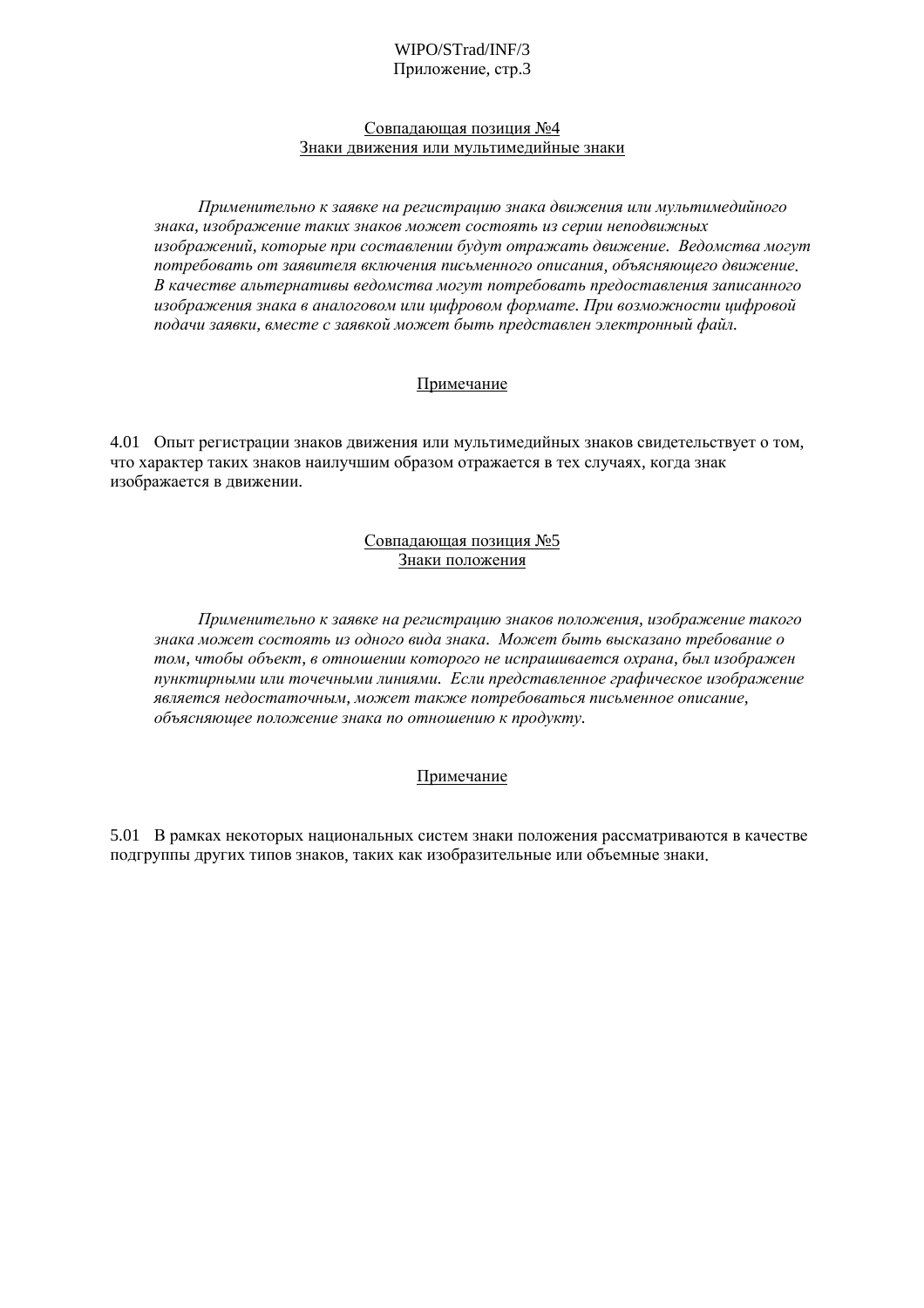#### WIPO/STrad/INF/3 Приложение, стр.4

#### Совпадающая позиция №6 Знаки жестов

Применительно к заявке на регистрацию знака жестов, изображение такого знака может состоять из одного рисунка, если этот знак рассматривается как изобразительный знак, или нескольких кадров, отражающих жест, если знак считается знаком движения. Можно также представить письменное описание, объясняющее жест. В остальном, предусматривается применение правил, относящихся к совпадающей позиции №4.

## Примечание

6.01 Совпадающая позиция, касающаяся знаков жестов, основана на понимании того, что термин «знак жестов» используется в промышленности, но не обязательно в правовых статутах.

## Совпадающая позиция №7 Звуковые знаки

Применительно к заявке на регистрацию звукового знака, ведомства могут потребовать, чтобы изображение таких знаков состояло из нотной записи в нотном стане или из описания звука, составляющего знак, или из аналоговой или иифровой записи этого звука, или из их любой комбинации. При возможности электронной подачи заявки, вместе с заявкой может быть представлен электронный файл. Однако в некоторых юрисдикциях только нотная запись на нотном стане может рассматриваться в качестве адекватного воспроизведения знака.

# Примечание

7.01 В некоторые ведомства могут быть представлены электронные файлы, такие как МРЗ или .WAV (форма колебания сигнала). Однако национальное законодательство может все еще предусматривать возможность представления аналоговых записей.

#### Совпадающая позиция №8 Обонятельные знаки

ПКТЗ не смог определить совпадающую позицию в отношении изображения обонятельных знаков. Некоторые юрисдикции признают, что такие знаки могут изображаться с помощью описания, в то время как в других юрисдикциях считается, что описание не может адекватно выразить характер таких знаков.